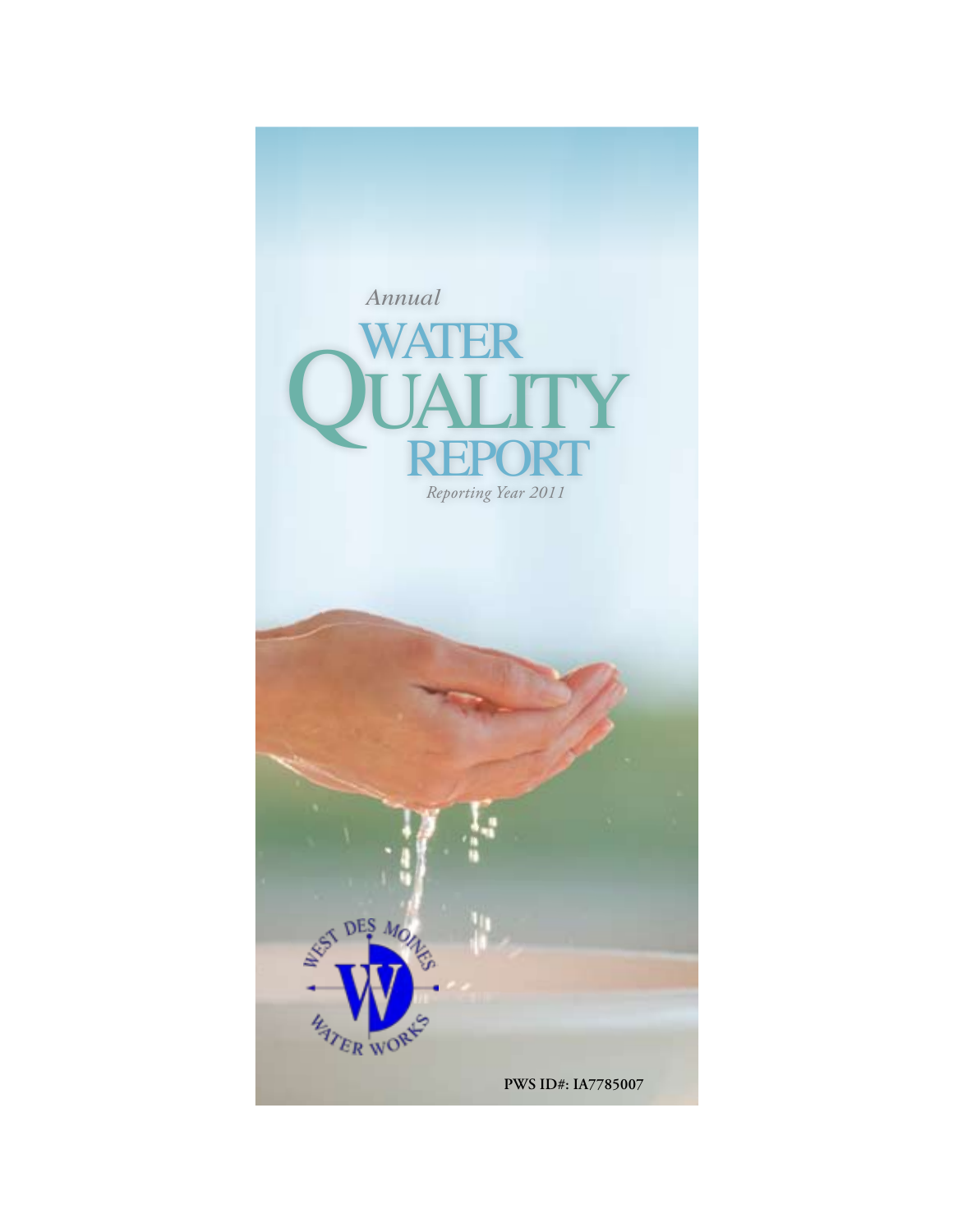### Meeting the Challenge

W/e are once again proud to present our annual water quality report covering all testing performed between January 1 and December 31, 2011. Over the years we have dedicated ourselves to producing drinking water that meets all state and federal standards. We continually strive to adopt new methods for delivering the best quality drinking water to you. As new challenges to drinking water safety emerge, we remain vigilant in meeting the goals of source water protection, water conservation, and community education while continuing to serve the needs of all our water users.

Please share with us your thoughts or concerns about the information in this report. After all, wellinformed customers are our best allies.

### Community Participation

You are invited to participate in our public forum<br>and voice your concerns about your drinking water. The West Des Moines Water Works Board of Trustees meets at 4 p.m. on the 3rd Monday of each month. Meetings are held at the A.C. Ward Municipal Water Treatment Plant, 1505 Railroad Avenue, West Des Moines, Iowa.

### Lead in Home Plumbing

If present, elevated levels of lead can cause serious<br>health problems, especially for pregnant women health problems, especially for pregnant women and young children. Lead in drinking water is primarily from materials and components associated with service lines and home plumbing. We are responsible for providing high-quality drinking water, but we cannot control the variety of materials used in plumbing components. When your water has been sitting for several hours, you can minimize the potential for lead exposure by flushing your tap for 30 seconds to 2 minutes before using water for drinking or cooking. If you are concerned about lead in your water, you may wish to have your water tested. Information on lead in drinking water, testing methods, and steps you can take to minimize exposure is available from the Safe Drinking Water Hotline or at www.epa.gov/safewater/lead.

## Substances That Could Be in Water

To ensure that tap water is safe to drink, the U.S.<br>EPA prescribes regulations limiting the amount of certain contaminants in water provided by public water systems. U.S. Food and Drug Administration regulations establish limits for contaminants in bottled water, which must provide the same protection for public health. Drinking water, including bottled water, may reasonably be expected to contain at least small amounts of some contaminants. The presence of these contaminants does not necessarily indicate that the water poses a health risk.

The sources of drinking water (both tap water and bottled water) include rivers, lakes, streams, ponds, reservoirs, springs, and wells. As water travels over the surface of the land or through the ground, it dissolves naturally occurring minerals, in some cases, radioactive material, and substances resulting from the presence of animals or from human activity. Substances that may be present in source water include:

**Microbial Contaminants**, such as viruses and bacteria, which may come from sewage treatment plants, septic systems, agricultural livestock operations, or wildlife;

**Inorganic Contaminants**, such as salts and metals, which can be naturally occurring or may result from urban stormwater runoff, industrial or domestic wastewater discharges, oil and gas production, mining, or farming;

**Pesticides and Herbicides**, which may come from a variety of sources such as agriculture, urban stormwater runoff, and residential uses;

**Organic Chemical Contaminants**, including synthetic and volatile organic chemicals, which are by-products of industrial processes and petroleum production and may also come from gas stations, urban stormwater runoff, and septic systems;

**Radioactive Contaminants**, which can be naturally occurring or may be the result of oil and gas production and mining activities.

For more information about contaminants and potential health effects, call the U.S. EPA's Safe Drinking Water Hotline at (800) 426-4791.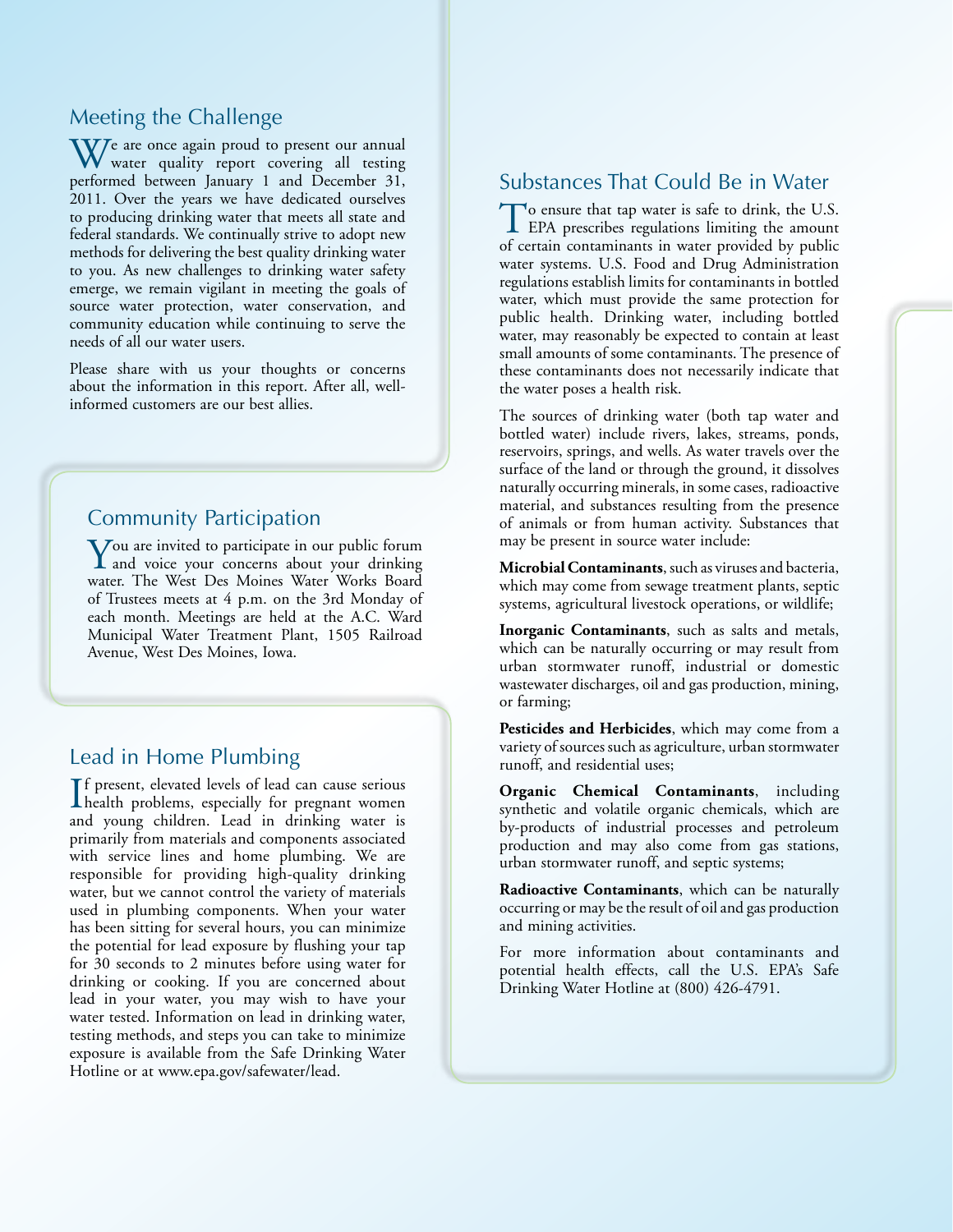### Important Health Information

Some people may be more vulnerable to contaminants in drinking water than the general population. Immunocompromised<br>Spersons such as persons with cancer undergoing chemotherapy, persons who have undergone organ transplants HIV/AIDS or other immune system disorders, some elderly, and infants may be particularly at risk from infections. These people should seek advice about drinking water from their health care providers. The U.S. EPA/CDC (Centers for Disease Control and Prevention) guidelines on appropriate means to lessen the risk of infection by *Cryptosporidium* and other microbial contaminants are available from the Safe Drinking Water Hotline at (800) 426-4791 or http://water.epa.gov/drink/hotline.



West Des Moines water customers in the NW and SE portion of the city receive their water from the Des Moines Water Works.

### Where Does My Water Come From?

West Des Moines Water Works obtains a portion of its water from 19 shallow wells (all between 40 and 50 feet deep) that draw water from the Raccoon River Alluvial Aquifer. Water is also obtained from three wells drilled into the much deeper Jordan Aquifer (2,500 feet deep). In addition, some West Des Moines water is purchased from the Des Moines Water Works (DMWW). This is treated and purified water from the Raccoon and Des Moines Rivers which is blended with treated water from the West Des Moines Water Works. Approximately 4,500 West Des Moines Water Works customers (see map) receive their water solely from the Des Moines Water Works.

### Water Conservation

You can play a role in conserving water and save yourself money in the process by becoming conscious of the amount of water your household is using and by looking for ways to use less whenever you can. It is not hard to conserve water. Here are a few tips:

- Automatic dishwashers use 15 gallons for every cycle, regardless of how many dishes are loaded. So get a run for your money and load it to capacity.
- Turn off the tap when brushing your teeth.
- Check every faucet in your home for leaks. Just a slow drip can waste 15 to 20 gallons a day. Fix it and you can save almost 6,000 gallons per year.
- Check your toilets for leaks by putting a few drops of food coloring in the tank. Watch for a few minutes to see if the color shows up in the bowl. It is not uncommon to lose up to 100 gallons a day from an invisible toilet leak. Fix it and you save more than 30,000 gallons a year.
- Use your water meter to detect hidden leaks. Simply turn off all taps and water-using appliances. Then check the meter after 15 minutes. If it moved, you have a leak.

# UESTIONS?

For more information about this report, or for any questions relating to your drinking water, please call Mitch Pinkerton, Water Production Manager, at (515) 222-3465.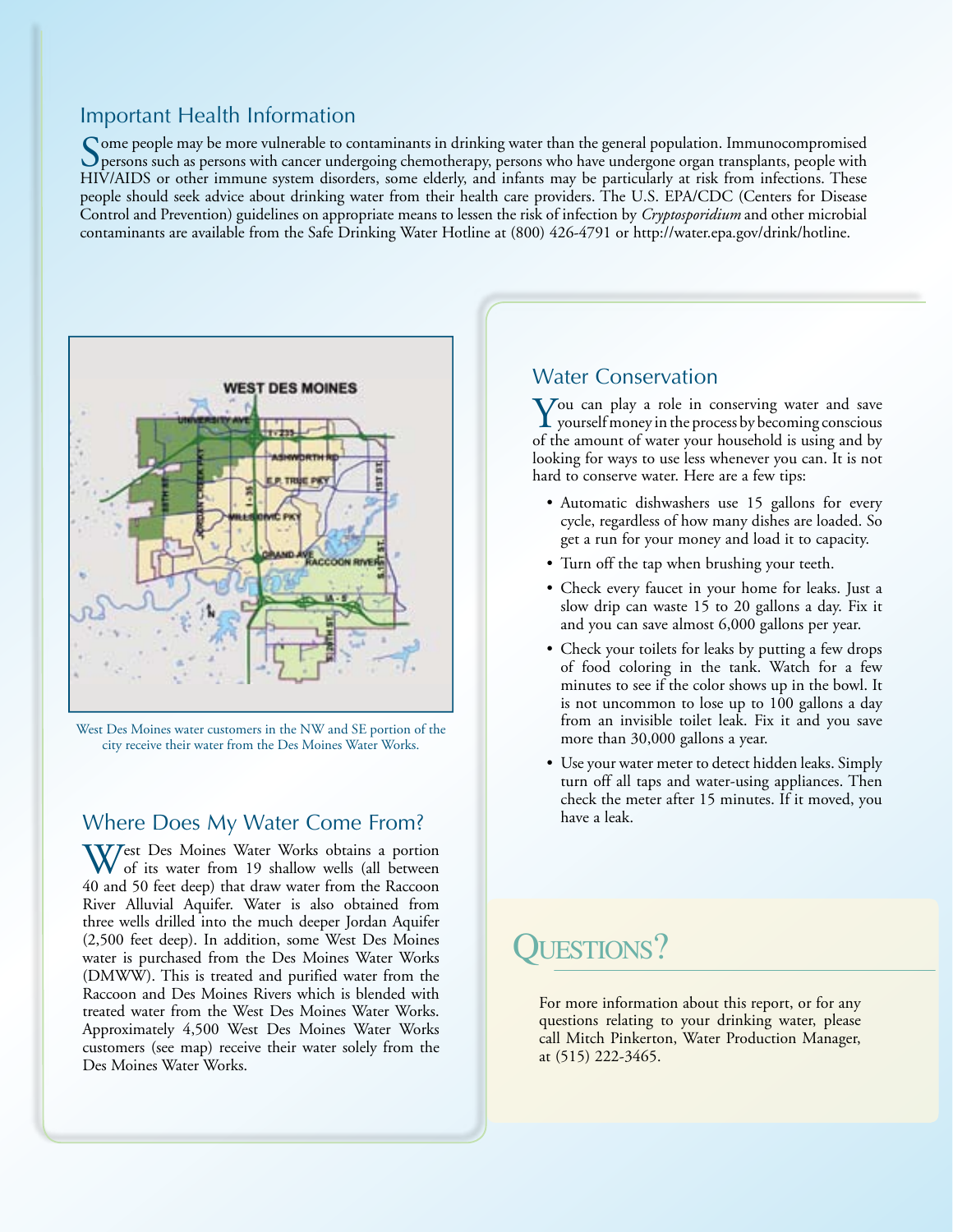## Naturally Occurring Bacteria

The simple fact is, bacteria and other microorganisms inhabit our world. They can be found all around us: in our food, on our skin, in our bodies, and in the air, soil, and water. Some are harmful to us and some are not. Coliform bacteria are common in the environment and are generally not harmful themselves. The presence of this bacterial form in drinking water is a concern because it indicates that the water may be contaminated with other organisms that can cause disease. Throughout the year, we tested many water samples for coliform bacteria. In that time, none of the samples came back positive for the bacteria. Federal regulations now require that public water that tests positive for coliform bacteria must be further analyzed for fecal coliform bacteria. Fecal coliform are present only in human and animal waste. Because these bacteria can cause illness, it is unacceptable for fecal coliform to be present in water at any concentration. Our tests indicate no fecal coliform is present in our water.

## Water Main Flushing

Distribution mains (pipes) convey water to homes, businesses, and hydrants in your neighborhood. The water entering distribution mains is of very high quality; however, water quality can deteriorate in areas of the distribution mains over time. Water main flushing is the process of cleaning the interior of water distribution mains by sending a rapid flow of water through the mains.

Flushing maintains water quality in several ways. For example, flushing removes sediments like iron and manganese. Although iron and manganese do not pose health concerns, they can affect the taste, clarity, and color of the water. Additionally, sediments can shield microorganisms from the disinfecting power of chlorine, contributing to the growth of microorganisms within distribution mains. Flushing helps remove stale water and ensures the presence of fresh water with sufficient dissolved oxygen, disinfectant levels, and an acceptable taste and smell.

During flushing operations in your neighborhood, some short-term deterioration of water quality, though uncommon, is possible. You should avoid tap water for household uses at that time. If you do use the tap, allow your cold water to run for a few minutes at full velocity before use and avoid using hot water, to prevent sediment accumulation in your hot water tank.

Please contact us if you have any questions or if you would like more information on our water main flushing schedule.

### Source Water Assessment

A Source Water Assessment (SWA) is an evaluation by the Iowa Department of Natural Resources (IDNR) of the delineated area around our listed sources through which contaminants, if present, could migrate and reach our source water. It also includes an inventory of potential sources of contamination within the delineated area, and a determination of the water supply's susceptibility to contamination by the identified potential sources.

West Des Moines Water Works' SWA has determined the Raccoon River Alluvial Aquifer to be highly susceptible to contamination because the characteristics of the aquifer and overlying materials allow contaminants to move through the aquifer fairly quickly. The alluvial wells will be most susceptible to dry cleaners, gas stations, industrial sites, and wastewater dischargers. It is important to note that no contaminants resulting from these activities have been found in your drinking water.

The SWA has also determined that the Jordan Aquifer is not susceptible to contamination because the characteristics of the aquifer and overlying materials prevent easy access of contaminants to the aquifer. The Jordan Aquifer will not be susceptible to most contaminant sources except through pathways to the aquifer such as abandoned or poorly maintained wells.

Des Moines Water Works' Source Water Assessment identifies contaminants having an impact on the Raccoon and Des Moines River watersheds. Call (515) 222-3460 to request a copy of either SWA. The lab test results for both utilities are listed in this report.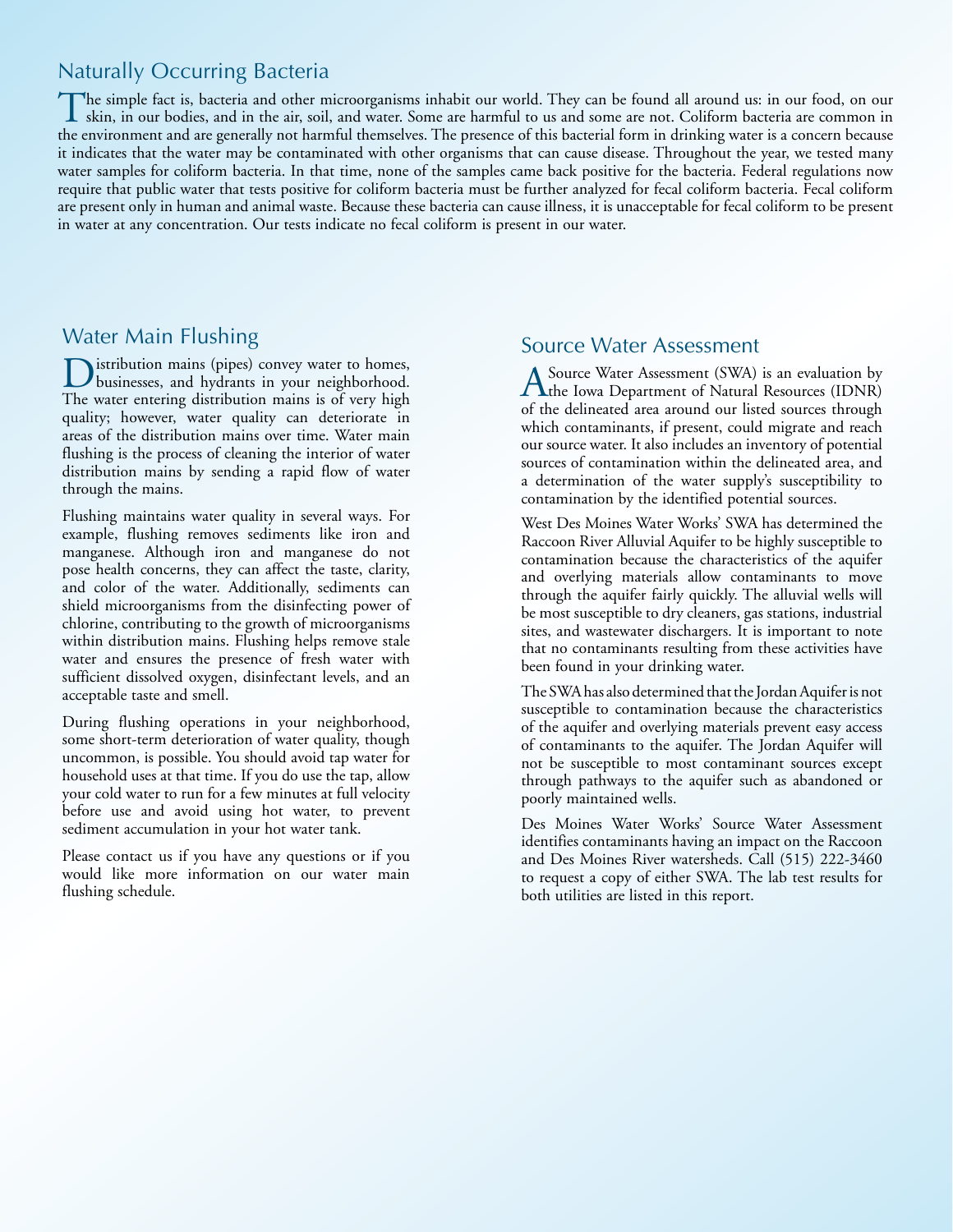## Sampling Results

During the past year we have taken hundreds of water samples in order to determine the presence of any radioactive, biological, inorganic, volatile organic or synthetic organic organic organic organic organic organic organ the concentrations of these substances do not change frequently. In these cases, the most recent sample data are included, along with the year in which the sample was taken.

Des Moines Water Works operates two wells known as Aquifer Storage and Recovery (ASR) Wells. Treated drinking water is injected into the wells during cold-weather months and recovered for use during warm-weather months. Year 2011 testing data unique to this water can be seen below.

| <b>REGULATED SUBSTANCES</b>                          |                               |                      |                        |                                                                                           |                                 |                                                        |                            |                                                           |                                 |                  |                                                                                                                                |  |  |
|------------------------------------------------------|-------------------------------|----------------------|------------------------|-------------------------------------------------------------------------------------------|---------------------------------|--------------------------------------------------------|----------------------------|-----------------------------------------------------------|---------------------------------|------------------|--------------------------------------------------------------------------------------------------------------------------------|--|--|
|                                                      |                               |                      |                        | <b>West Des Moines Water</b><br><b>Works A.C. Ward Municipal</b><br>Water Treatment Plant |                                 | <b>Des Moines Water Works</b><br><b>McMullen Plant</b> |                            | <b>Des Moines Water Works</b><br><b>Fleur Drive Plant</b> |                                 |                  |                                                                                                                                |  |  |
| <b>SUBSTANCE</b><br>(UNIT OF MEASURE)                | <b>YEAR</b><br><b>SAMPLED</b> | <b>MCL</b><br>[MRDL] | <b>MCLG</b><br>[MRDLG] | <b>AMOUNT</b><br><b>DETECTED</b>                                                          | <b>RANGE</b><br><b>LOW-HIGH</b> | <b>AMOUNT</b><br><b>DETECTED</b>                       | <b>RANGE</b><br>LOW-HIGH   | <b>AMOUNT</b><br><b>DETECTED</b>                          | <b>RANGE</b><br><b>LOW-HIGH</b> | <b>VIOLATION</b> | <b>TYPICAL SOURCE</b>                                                                                                          |  |  |
| Alpha Emitters (pCi/L)                               | 2008                          | 15                   | $\Omega$               | 2.1                                                                                       | <b>NA</b>                       | <b>NA</b>                                              | <b>NA</b>                  | $1.6^{\circ}$                                             | NA <sup>1</sup>                 | No               | Erosion of natural deposits                                                                                                    |  |  |
| Arsenic (ppb)                                        | 2011                          | 10                   | $\mathbf{0}$           | <b>NA</b>                                                                                 | <b>NA</b>                       | <b>NA</b>                                              | <b>NA</b>                  | <b>NA</b>                                                 | <b>NA</b>                       | No               | Erosion of natural deposits; Runoff from orchards; Runoff<br>from glass and electronics production wastes                      |  |  |
| <b>Atrazine</b> (ppb)                                | 2011                          | 3                    | $\overline{3}$         | NA                                                                                        | <b>NA</b>                       | < 0.1                                                  | <b>NA</b>                  | < 0.1                                                     | NA                              | No               | Runoff from herbicide used on row crops                                                                                        |  |  |
| Chlorine (ppm)                                       | 2011                          | $[4]$                | [4]                    | 0.8                                                                                       | $0.3 - 1.69$                    | <b>NA</b>                                              | <b>NA</b>                  | <b>NA</b>                                                 | <b>NA</b>                       | No               | Water additive used to control microbes                                                                                        |  |  |
| Fluoride (ppm)                                       | 2009                          | $\overline{4}$       | $\overline{4}$         | 1.17                                                                                      | <b>NA</b>                       | 0.85 <sup>1</sup>                                      | $0.67 - 0.85$ <sup>1</sup> | 0.93 <sup>1</sup>                                         | $0.77 - 0.93$ <sup>1</sup>      | No               | Erosion of natural deposits; Water additive that promotes<br>strong teeth; Discharge from fertilizer and aluminum<br>factories |  |  |
| Haloacetic Acids [HAA] <sup>2</sup> (ppb)            | 2011                          | 60                   | <b>NA</b>              | $\mathbf{1}$                                                                              | $ND-9$                          | 10.44                                                  | $6 - 17$                   | 10.44                                                     | $6 - 17$                        | No               | By-product of drinking water disinfection                                                                                      |  |  |
| Nitrate <sup>3</sup> (ppm)                           | 2011                          | 10                   | 10                     | NA                                                                                        | <b>NA</b>                       | 8.29                                                   | $0.61 - 8.29$              | 8.08                                                      | $0.56 - 8.08$                   | No               | Runoff from fertilizer use; Leaching from septic tanks,<br>sewage; Erosion of natural deposits                                 |  |  |
| $THMs$ [Total Trihalomethanes] <sup>2</sup><br>(ppb) | 2011                          | 80                   | <b>NA</b>              | 32.56                                                                                     | $11 - 64$                       | 57.19                                                  | $37 - 84$                  | 57.19                                                     | $37 - 84$                       | No               | By-product of drinking water disinfection                                                                                      |  |  |
| Total Organic Carbon <sup>4</sup> (removal ratio)    | 2011                          | <b>TT</b>            | <b>NA</b>              | NA                                                                                        | <b>NA</b>                       | 1.63                                                   | <b>NA</b>                  | 2.38                                                      | <b>NA</b>                       | N <sub>o</sub>   | Naturally present in the environment                                                                                           |  |  |
| Turbidity <sup>5</sup> (NTU)                         | 2011                          | <b>TT</b>            | <b>NA</b>              | <b>NA</b>                                                                                 | <b>NA</b>                       | 0.11                                                   | $0.04 - 0.11$              | 0.52                                                      | $0.04 - 0.52$                   | No               | Soil runoff                                                                                                                    |  |  |

# **Definitions**

**AL (Action Level):** The concentration of a contaminant which, if exceeded, triggers treatment or other requirements that a water system must follow.

**MCL (Maximum Contaminant Level):** The highest level of a contaminant that is allowed in drinking water. MCLs are set as close to the MCLGs as feasible using the best available treatment technology.

**MCLG (Maximum Contaminant Level Goal):** The level of a contaminant in drinking water below which there is no known or expected risk to health. MCLGs allow for a margin of safety.

**MRDL (Maximum Residual Disinfectant Level):** The highest level of a disinfectant allowed in drinking water. There is convincing evidence that addition of a disinfectant is necessary for control of microbial contaminants.

**MRDLG (Maximum Residual Disinfectant Level Goal):** The level of a drinking water disinfectant below which there is no known or expected risk to health. MRDLGs do not reflect the benefits of the use of disinfectants to control microbial contaminants.

**NA:** Not applicable

**ND (Not detected):** Indicates that the substance was not found by laboratory analysis.

**NTU (Nephelometric Turbidity Units):** Measurement of the clarity, or turbidity, of water. Turbidity in excess of 5 NTU is just noticeable to the average person.

**pCi/L (picocuries per liter):** A measure of radioactivity.

**ppb (parts per billion):** One part substance per billion parts water (or micrograms per liter).

**ppm (parts per million):** One part substance per million parts water (or milligrams per liter).

**removal ratio:** A ratio between the percentage of a substance actually removed to the percentage of the substance required to be removed.

**TT (Treatment Technique):** A required process intended to reduce the level of a contaminant in drinking water.